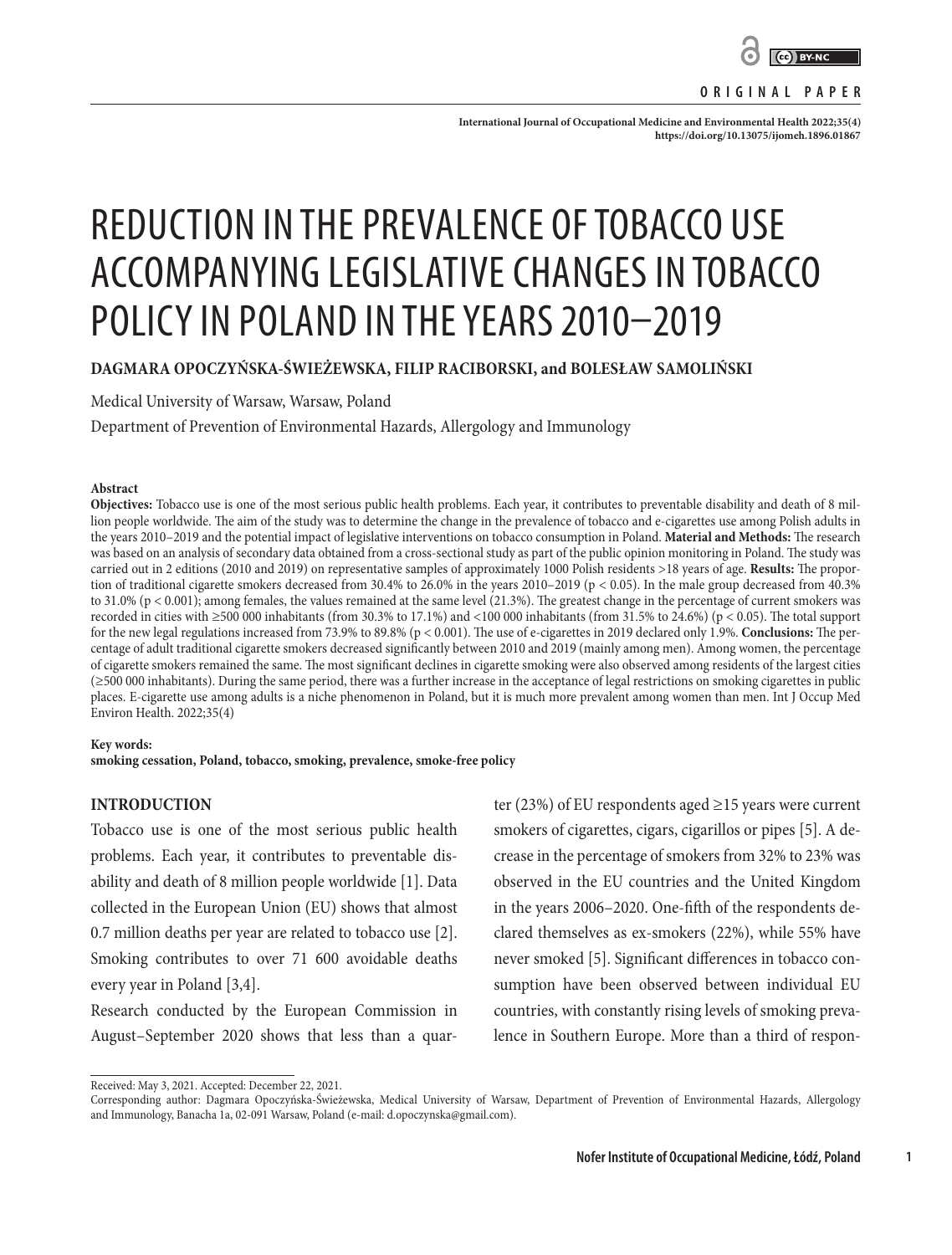dents in Greece (42%), Bulgaria (38%) and Croatia (36%) use tobacco. The lowest percentage of current tobacco users was observed in Sweden (7%). In Europe, men (26%) smoke more often than women (21%) and people aged 25–54 (27–30%) more often than younger people (20%) or those >55 years of age (18%) [5].

The *Global Adult Tobacco Survey* (GATS) showed that the number of smokers aged  $\geq$ 15 years in Poland in 2010 was 30.3% (36.9% among male and 24.4% among female respondents). Daily use of tobacco was declared by 27% of adults [6–8]. According to the Kantar Public report conducted for the Chief Sanitary Inspectorate in Poland in 2019, 21% of respondents aged ≥15 years declared daily tobacco use (25.8% men and 19.2% women) and 1.3% admitted to using tobacco occasionally [9,10].

The amended Act of November 9, 1995 on protection of health against the effects of using tobacco and tobacco products in Poland has been in force since November 15, 2010. It introduced significant restrictions on tobacco use in public places. The objectives of the Act included the reduction of tobacco consumption, as well as protecting non-smokers from exposure to tobacco smoke. The ban prohibited tobacco smoking in certain areas, such as healthcare facilities, cultural and leisure facilities, places for children to rest and play, means of public transport and public transport stops. Another significant change involved implementing restrictions in gastronomic and entertainment establishments. However, the Act allowed owners of premises to designate special areas where smokers could use tobacco [11]. Beneficial effects of the ban were seen particularly in the exposure to secondhand smoke over the years 2009–2019 when significant decreases were noted in this field: from 25.4% to 6.7% in the workplace, from 45.7% to 11.7% at bus stops and in public transport and from 45.0% to 7.0% in bars and pubs, reported among all respondents. [12]

In 2016, the use of electronic cigarettes and novel tobacco products in public places was additionally prohibited [13].

## **Aim of the study**

The aim of the study was to determine the change in the prevalence of tobacco and e-cigarettes use among Polish adults in the years 2010–2019 and the potential impact of legislative interventions (Tobacco Control Act [11]) on tobacco consumption in Poland.

## **MATERIAL AND METHODS**

Data was collected from a questionnaire-based survey. The research was based on an analysis of secondary data obtained from a cross-sectional study carried out by the Public Opinion Research Center (Centrum Badania Opinii Społecznej – CBOS) as part of the public opinion monitoring in Poland. This method is widely available and allows to reduce the time and resources necessary to carry out the study [14,15].

The complete database used in the analyses was obtained from CBOS. The database was prepared and used only for the purpose of this research. Public Opinion Research Center is a foundation that receives grants for maintenance and realization of tasks indicated in the state budget. One of its assignments includes conducting representative surveys. The mission of CBOS is to systematically provide opinions on economic and socio-political (including health) issues for public use. The surveys are conducted on representative samples of approx. 1000 Polish residents >18 years of age. Randomization of study sample is ensured on several stages. In the beginning, a sampling frame is selected. An individual PESEL number is used in the CBOS survey. Next, the study population is divided into subgroups from which respondents are selected. The population is divided into 6 groups (strata) based on the place of residence. The authors then decide on the number of respondents to be chosen from each stratum to maintain represen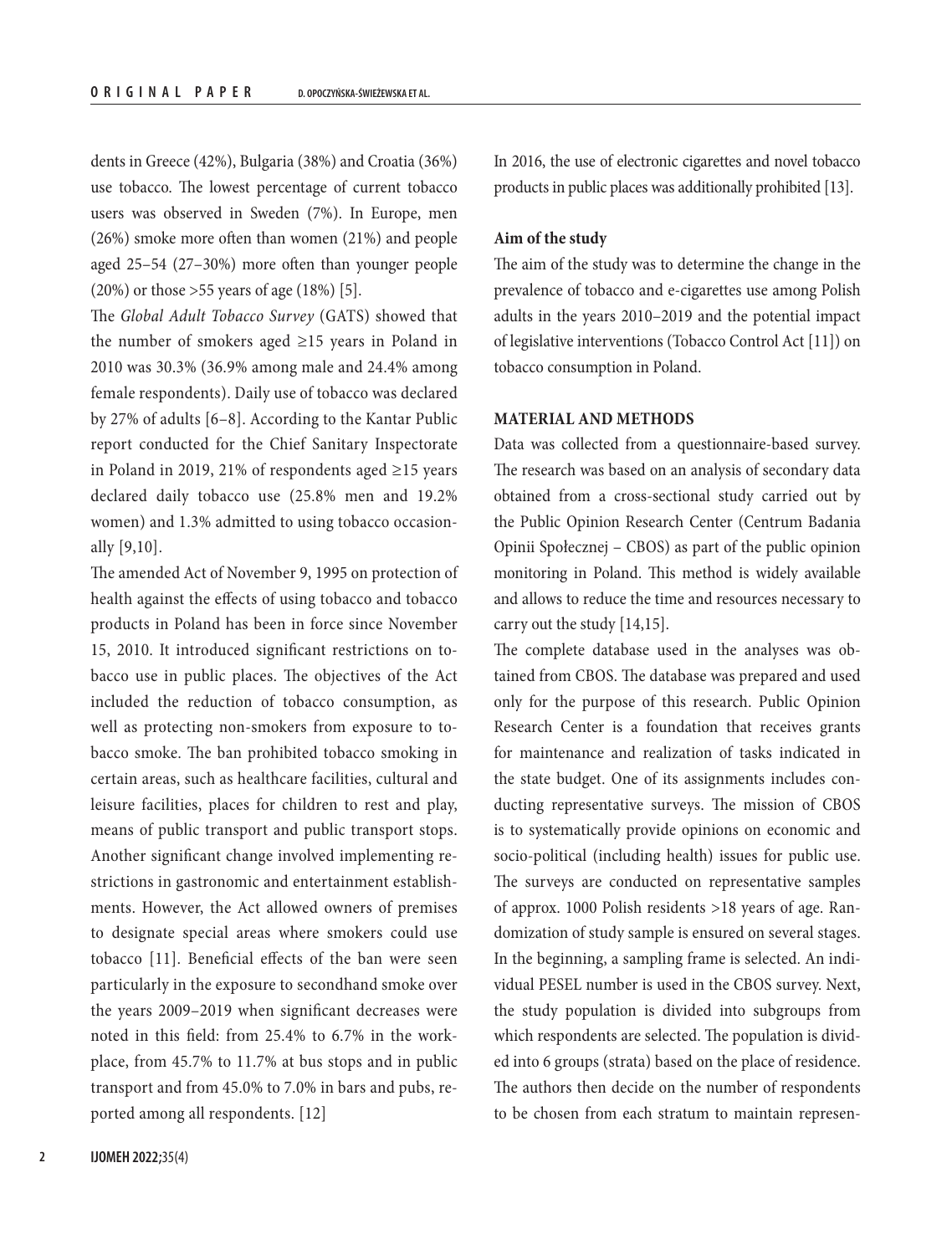tativeness. In the final stage, study samples are selected from each stratum.

This analysis used data collected from 2 editions of the study – one conducted in February 2010 (before the introduction of the amended Act) and the second in July 2019. In total, 2098 adult Poles participated in the study (1021 in 2010 and 1077 in 2019). The method of computer-assisted face-to-face interviews (CAPI) carried out by qualified interviewers was implemented. The questionnaire contained about 170 closed questions concerning, among others, social and health issues, political and religious beliefs, employment and income, as well as current events, such as presidential and parliamentary elections and sport events. For the purpose of this study, responses to the following questions were analysed:

- "Do you smoke cigarettes?" (this refers to traditional cigarettes, not electronic cigarettes);
- "Have you smoked cigarettes in the past?";
- "Do you use electronic cigarettes (e-cigarettes)?" (this question was asked only in the 2019 survey).
- Socio-economic variables were also examined in this study:
- level of education,
- assessment of current living and housing conditions,
- gender of the respondent,
- year of birth of the respondent,
- size of town or village in the study sample.

In the analysis support for the introduction of the smoking ban (question: "Do you support the ban on smoking traditional cigarettes in public places?"), the responses "I strongly support" and "I somewhat support" have been combined into the category "I support," while "I strongly do not support" and "I somewhat do not support" were assigned to the "I do not support" category.

Ethical review and approval were waived for this study, due to the fact that it was based on the analysis of secondary data obtained from a cross-sectional study provided by CBOS. Statistical analysis was conducted with the use of IBM SPSS software v. 26.0. The statistical significance level was  $\leq 0.05$ .

## **RESULTS**

## **General results**

In Poland, the proportion of traditional cigarette smokers decreased from 30.4% to 26.0% in the period February 2010– July 2019 ( $p < 0.05$ ). At the same time, no significant differences were observed in the percentage of participants who declared smoking in the past.

Although in 2010 44.4% of respondents did not mind being around smokers, this number dropped to 41.7% in 2019  $(p < 0.05)$ . The ban on smoking traditional cigarettes in public places was originally supported by 73.9% of the respondents (44.6% expressed strong support and 29.3% declared they somewhat support the ban), and by 89.8% in 2019 (74.8% and 15.0%, respectively) (p < 0.001).

# **Prevalence of current smoking in socio-economic groups**

In the years 2010–2019 the proportion of current traditional cigarette smokers in the male group decreased from 40.3% to 31.0% (p < 0.001) (Figure 1). No such trend was observed among women, for whom the percentages remained at the same level of 21.3% in 2019. As for the place of residence, the greatest change in the percentage of current smokers between the years 2010–2019 was recorded in cities with ≥500 000 inhabitants (a decrease of 13.2 percentage points: from 30.3% to 17.1%) or with <100 000 inhabitants (a decrease by 6.9 percentage points: from 31.5% to 24.6%) (p < 0.05). In the 2010 study, the highest percentage of smokers was found among respondents with basic vocational education – 40.4%, while in the 2019 study in those with primary/lower secondary education – 34.0%. The least smokers were observed among respondents with higher education – 22.6% (2010) and 16.2% (2019). Differences between education level groups were statistically non-significant.

## **Smoking traditional cigarettes in the past**

The proportion of ex-smokers among male respondents increased from 27.6% to 32.0% ( $p < 0.01$ ) between the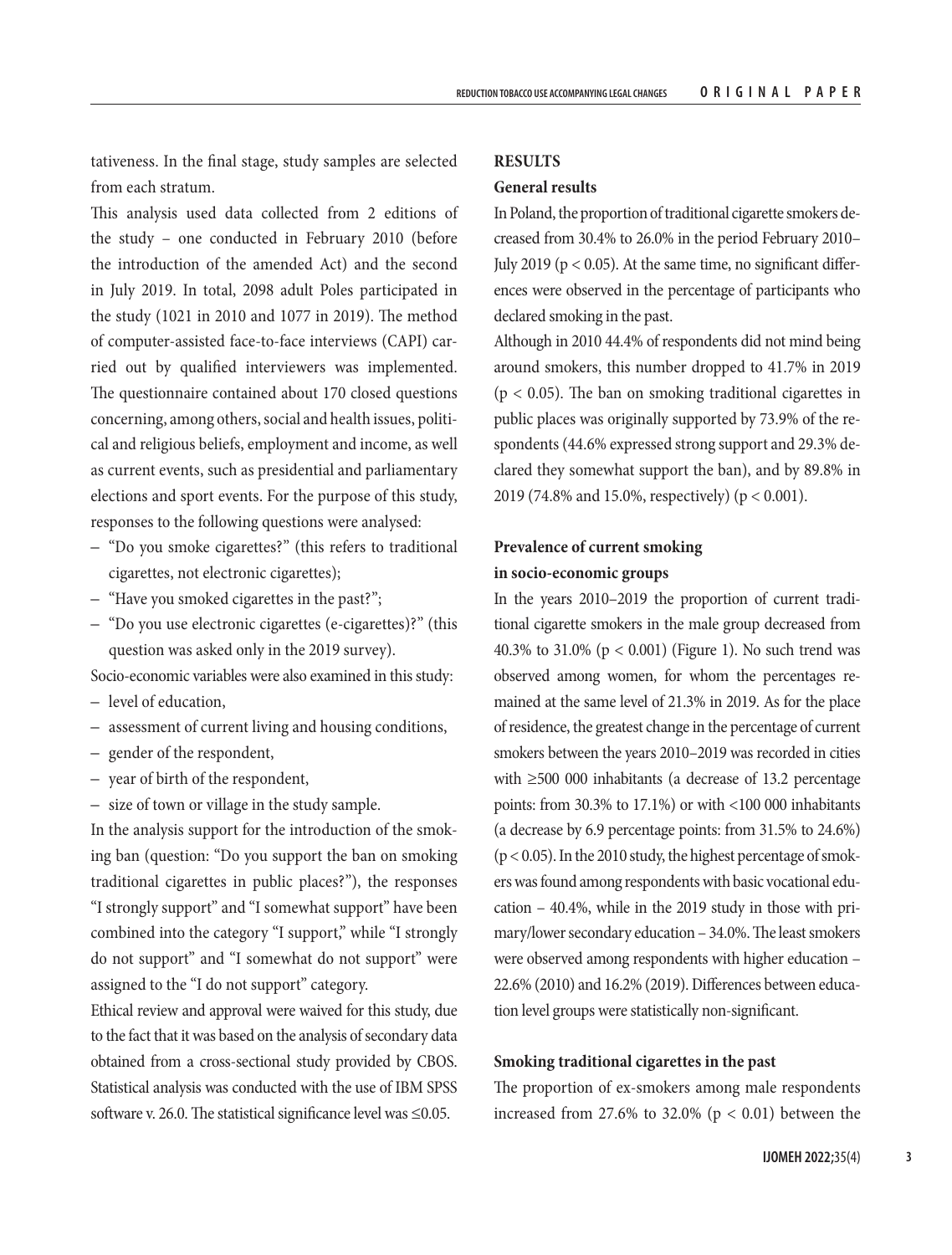

\* Statistically significant changes with respect to smoking currently.

\*\* Statistically significant changes with respect to smoking in the past.

**Figure 1.** Declared traditional cigarettes smoking and smoking of traditional cigarettes in the past in 2010 and 2019 based on the survey conducted on a representative sample (N = 1021 adults in February 2010 and N = 1077 in July 2019), Poland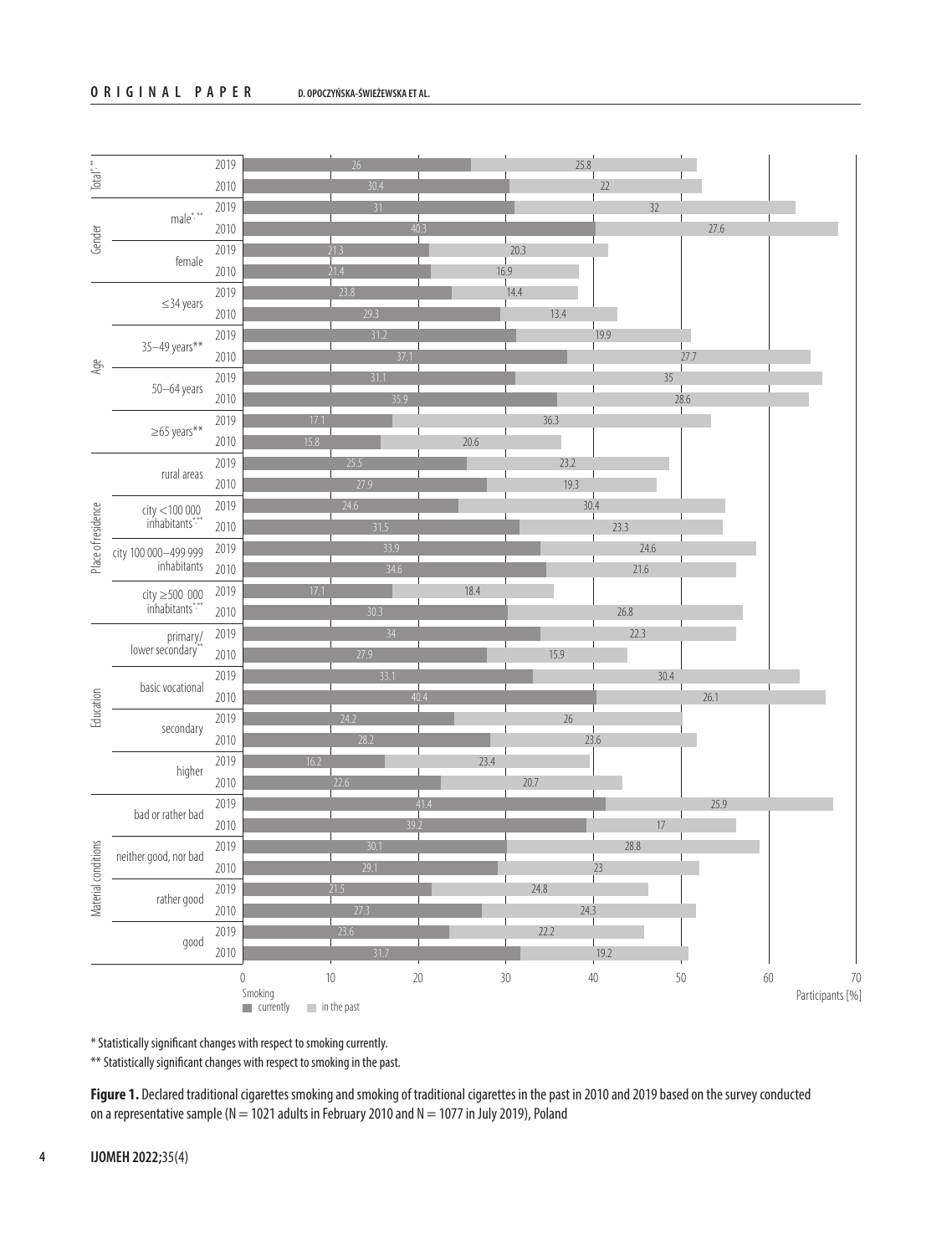years 2010–2019, while changes in the numbers of female ex-smokers turned out to be statistically non-significant. However, when it comes to age groups, a significant change was observed in the group of 35–49-year-olds – the percentage of former smokers decreased from 27.7% to 19.9% ( $p < 0.05$ ). A significant change was also recorded among respondents aged  $\geq 65$  years – the percentage of ex-smokers increased from 20.6% to 36.3% ( $p < 0.001$ ) (Figure 1).

Analysis focused on the place of residence showed that the percentage of former tobacco users increased over the years in rural areas and in cities of 100 000–499 999 inhabitants, although this change was not statistically significant. In cities with <100 000 inhabitants, the proportion of former smokers increased from 23.3% to 30.4% ( $p < 0.05$ ), while in cities with ≥500 000 inhabitants the proportion decreased from 26.8% to 18.4% (p < 0.01).

The proportion of those who declared smoking in the past within the group of respondents with primary/lower secondary education increased by 6.4 percentage points, from 15.9% to 22.3% ( $p < 0.05$ ). This phenomenon primarily concerned people >50 years of age. In the 50–64 years age group, an increase from 48.6% to 54.5% was observed and even bigger change was reported in the ≥65 years age group, where the numbers increased from 14.3% to 33.9%. In the remaining groups classified by education level, the changes were found to be statistically non-significant. Changes in housing and living conditions of former tobacco users were also discovered to be statistically nonsignificant.

# **Change in the attitude of Poles towards the ban on smoking traditional cigarettes in public places**

In the period of 2010–2019, the total support for the new legal regulations increased from 73.9% to 89.8% (with "strong support" expressed by 74.8% of respondents and therefore gaining 30.2 percentage points) ( $p < 0.001$ ). A total

number of 68.3% of men surveyed in the study supported the introduction of the ban, while in 2019 the number of male supporters reached 86.9% (p < 0.001). An increase from 79.0% to 92.6%, i.e., by 13.6 percentage points was also observed among female respondents ( $p < 0.001$ ) (Figure 2).

In 2010, the ban on smoking traditional cigarettes in public places received the strongest support from respondents aged  $\geq 65$  years – 82.1%. In 2019, the percentage of supporters from this age groups increased to 91.0%, similarly to the numbers recorded in the 35–49 years age group. In both editions of the study, the weakest support was expressed by people aged 50–64 years (Figure 2). The change in attitude towards the ban on smoking in public places proved to be statistically significant in all age groups: ≤34 years (p < 0.001), 35–49 years (p < 0.001), 50–64 years ( $p < 0.001$ ), ≥65 years ( $p < 0.01$ ).

In terms of the place of residence, the analysis of changes in the attitude towards the smoking ban in public places showed that the largest increase in support for the ban was recorded in cities with 100 000–499 999 inhabitants – from 65.9% to 92.4%, i.e., by 26.5 percentage points. The smallest increase in the approval for restrictions was observed in rural areas – from 80.0% (the group with the highest support) to  $91.6\%$  (p < 0.001) (Figure 2).

When the level of education is considered, the highest increase in support was recorded in the group with basic vocational education – from  $63.6\%$  to  $85.9\%$  (p < 0.001) (Figure 2). According to the declared housing and living conditions, the largest change in support for the bill was noted in the group of respondents who described their conditions as "good" (from 76.0% to 87.7%), while the smallest increase was observed in the group of people whose material conditions were "bad" or "rather bad" (from 72.1% to 84.7%) ( $p < 0.001$ ) (Figure 2).

## **Using electronic cigarettes**

In 2019, the regular use of e-cigarettes was declared by 1.9% of adult Polish residents, while 1.4% declared oc-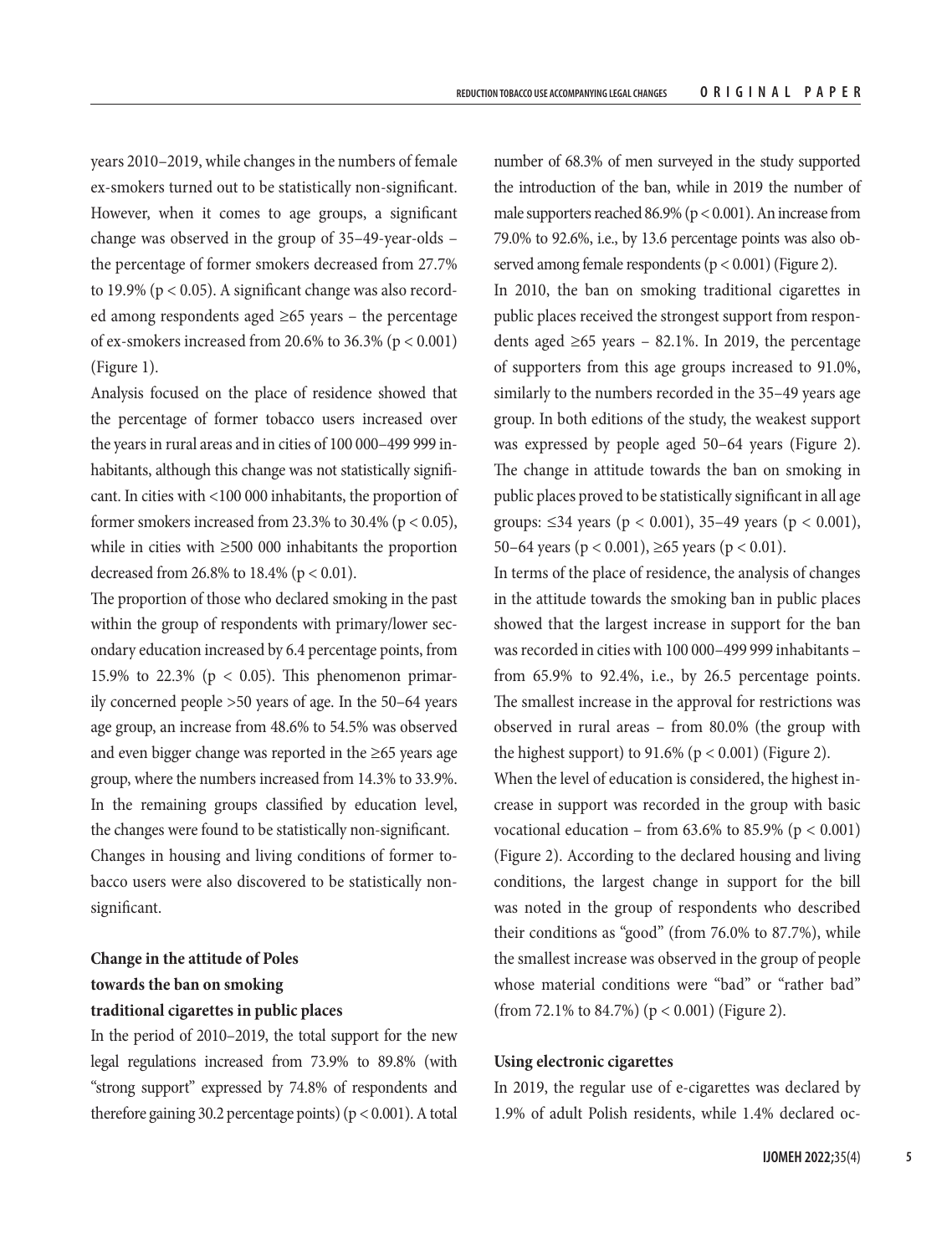| Gender              | male <sup>*</sup>                              | 2019    | 68.3                                                                                                                           | 30.3   |      |                            |     |
|---------------------|------------------------------------------------|---------|--------------------------------------------------------------------------------------------------------------------------------|--------|------|----------------------------|-----|
|                     |                                                | 2010    | 86.9                                                                                                                           |        |      | 11.3                       |     |
|                     | female <sup>®</sup>                            | 2019    | 79                                                                                                                             |        | 18   |                            |     |
|                     |                                                | 2010    | 92.6                                                                                                                           |        |      | $6.9\,$                    |     |
| Age                 | $\leq$ 34 years*                               | 2019    | 72.1                                                                                                                           |        | 26.8 |                            |     |
|                     |                                                | 2010    | 89.3                                                                                                                           |        |      | 9.4                        |     |
|                     | 35-49 years'                                   | 2019    | 74.2                                                                                                                           |        | 25.5 |                            |     |
|                     |                                                | 2010    | 91                                                                                                                             |        |      | 9                          |     |
|                     | 50-64 years'                                   | 2019    | $70.2$                                                                                                                         | 26.3   |      |                            |     |
|                     |                                                | 2010    | 88.2                                                                                                                           |        |      | $10$                       |     |
|                     | $\geq$ 65 years'                               | 2019    | 82.1                                                                                                                           |        | 13   |                            |     |
|                     |                                                | 2010    | 91                                                                                                                             |        |      | 7.7                        |     |
|                     | rural areas                                    | 2019    | 80                                                                                                                             |        | 17.6 |                            |     |
|                     |                                                | 2010    | 91.6                                                                                                                           |        |      | $7.6\,$                    |     |
|                     | $city < 100000$<br>$inhabitants*$              | 2019    | 74.9                                                                                                                           |        | 23.8 |                            |     |
| Place of residence  |                                                | 2010    | 88.3                                                                                                                           |        |      | 11.4                       |     |
|                     | city 100 000-499 999<br>inhabitants'           | 2019    | 65.9                                                                                                                           | 31.8   |      |                            |     |
|                     |                                                | 2010    | 92.4                                                                                                                           |        |      | 5.3                        |     |
|                     | $city \geq 500000$<br>inhabitants <sup>*</sup> | 2019    | 64.1                                                                                                                           | 31.7   |      |                            |     |
|                     |                                                | 2010    | 84.2                                                                                                                           |        |      | 13.1                       |     |
|                     | primary/<br>lower secondary                    | 2019    | 80.5                                                                                                                           |        | 16.3 |                            |     |
|                     |                                                | 2010    | 83.5                                                                                                                           |        |      | 15.4                       |     |
|                     | basic vocational*                              | 2019    | 63.6                                                                                                                           | 33.8   |      |                            |     |
| Education           |                                                | 2010    | 85.9                                                                                                                           |        |      | 12.2                       |     |
|                     | secondary*                                     | 2019    | 75.6                                                                                                                           |        | 22.4 |                            |     |
|                     |                                                | 2010    | 92.8                                                                                                                           |        |      | $6.9\,$                    |     |
|                     | higher'                                        | 2019    | 76.3                                                                                                                           |        | 23.1 |                            |     |
|                     |                                                | 2010    | 94.1                                                                                                                           |        |      | 4.4                        |     |
|                     | bad or rather bad                              | 2019    | 72.1                                                                                                                           | 23.3   |      |                            |     |
|                     |                                                | 2010    | 84.7                                                                                                                           |        |      | 13.6                       |     |
|                     | neither good, nor bad*                         | 2019    | 73.6                                                                                                                           |        | 23.7 |                            |     |
|                     |                                                | 2010    | 88.6                                                                                                                           |        |      | $10.1$                     |     |
| Material conditions | rather good*                                   | 2019    | 74.2                                                                                                                           |        | 24.7 |                            |     |
|                     |                                                | 2010    | 92.8                                                                                                                           |        |      | $6.5\,$                    |     |
|                     | $good^*$                                       | 2019    | 76                                                                                                                             |        | 24   |                            |     |
|                     |                                                | 2010    | 87.7                                                                                                                           |        |      | 10.8                       |     |
|                     |                                                | $\,0\,$ | $10\,$<br>$20\,$<br>$30\,$<br>50<br>60<br>$70\,$<br>$40\,$<br>Smoking ban support<br>I support I do not support<br>hard to say | $80\,$ |      | $90\,$<br>Participants [%] | 100 |

\* The categories in which the change was statistically significant were marked.

**Figure 2.** Support for the ban on smoking in public places based on: gender, age, place of residence, education and material conditions of the household based on the survey conducted on a representative sample (N = 1021 adults in February 2010 and N = 1077 in July 2019), Poland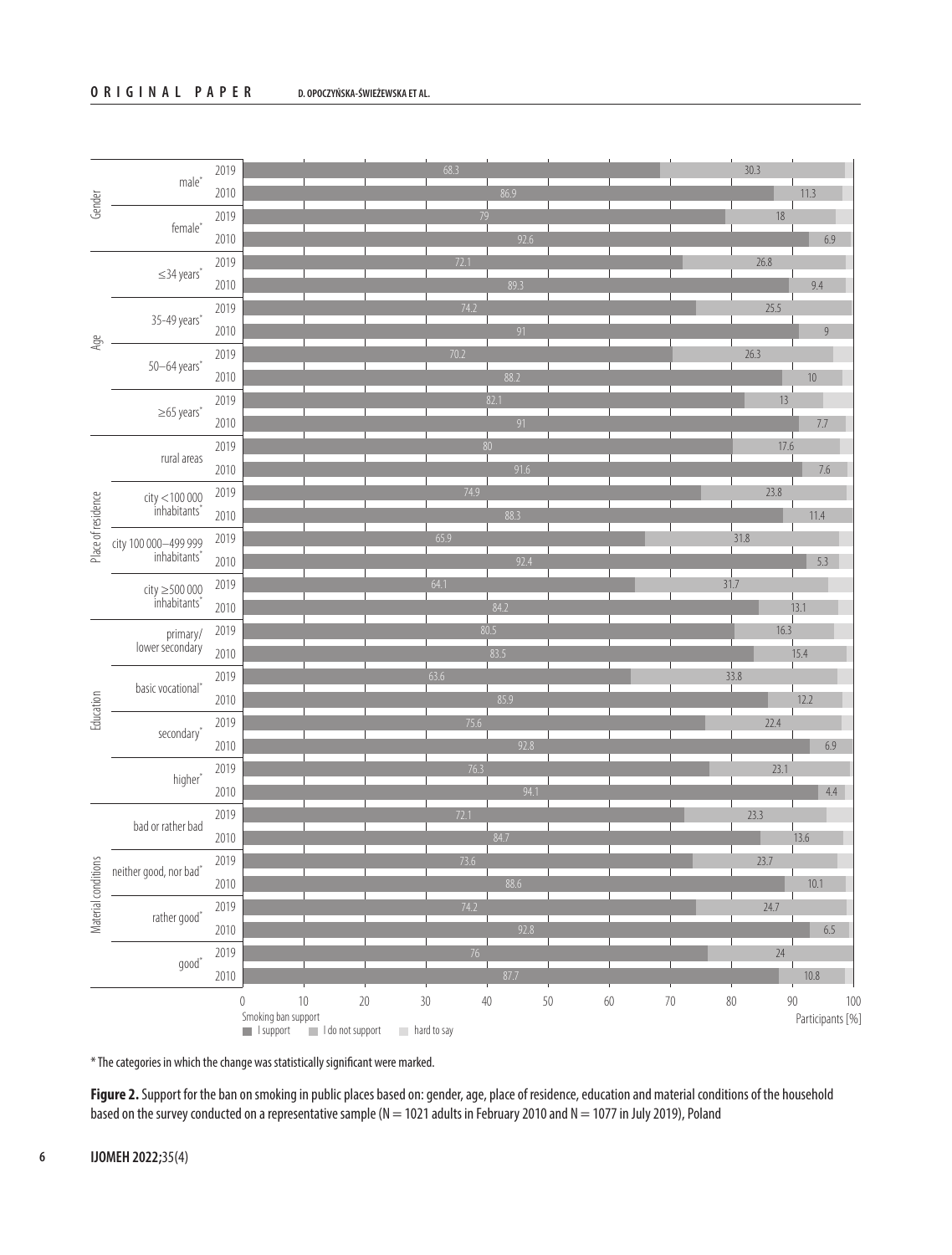casional use. In both cases, the majority of e-cigarette users were men – 2.9% regular male users vs. 0.9% regular female users and 2.0% occasional male users vs. 0.9% occasional female users ( $p < 0.05$ ). Regular use of e-cigarettes was most often declared by people <35 years of age – 3.0%, as well as in the 35–49 years age group – 3.0% ( $p < 0.001$ ). The majority of e-cigarettes users were unmarried – a total number of 7.8% used these products regularly and occasionally ( $p < 0.001$ ). Variables concerning the place of residence, level of education, health and living and housing conditions were statistically non-significant. Detailed information is presented in Table 1.

Overall, smoking of traditional cigarettes and e-cigarettes was declared by 27.9% of respondents in 2019 vs. 30.4% in 2010 when only traditional cigarette smoking was studied, as the question about the use of e-cigarettes did not appear in the 2010 survey.

## **DISCUSSION**

It is important to emphasise that this analysis has provided an opportunity to observe the potential impact of legislative interventions (Tobacco Control Act) introduced in 2010 on tobacco consumption in Poland. Based on the results of the analysis, the proportion of adults declaring smoking traditional cigarettes in the period February 2010–July 2019 decreased from 30.4% to 26.0%. In 2019, the percentage of tobacco users was still higher among males (31.0%) than females (21.4%).

This analysis focuses on the changes in smoking prevalence which occurred after the implementation of new restrictions within the scope of anti-smoking policy in Poland. The enacted law was aimed at protecting the health of non-smokers in public spaces. From November 15, 2010, the smoking ban began to apply in healthcare facilities, cultural and leisure facilities, means of public transport and public transport stops, as well as in recreational areas for children and catering establishments (pubs and restaurants). The above-mentioned changes may have poten-

tially contributed to the decrease in the proportion of traditional cigarette smokers aged ≥18 from 30.4% in 2010 to 26.0% in 2019, as shown in the analysis. Although progress has been made in implementing smoke-free policies, 1 in 4 Poles still use tobacco, which may indicate targets for further legislative changes in tobacco control policy. Similar advancements have been observed in other European countries that have previously changed their smokefree policies. In 2004, Ireland was the first EU country to introduce a total smoking ban in all workplaces, including restaurants and pubs [16]. In 2003, the smoking prevalence in Ireland was 25.3% and it dropped to 21.5% in 2013, i.e., by 3.8 percentage points during 9 years when the new law was applying. Moreover, Ireland is observing further decline in smoking prevalence, with 17.0% of respondents declaring themselves as active smokers in 2019 [17].

In 2004, Norway also introduced a ban on smoking indoors: in restaurants, bars, and hotels. Data for Norway show a decrease of 11 percentage points, from 27% in 2003 to 15% in 2013. National statistics show that in 2020, the proportion of daily smokers was 9% [18].

In Italy, smoke-free policies have been in force since 2005. In this country, the percentage of smokers in 2004 was 26.2% [19] and also decreased – to 21.4% in 2015/2016 [20]. In view of the situation in other EU countries, it is necessary to maintain the current direction of changes in attitudes towards smoking among different social groups, as well as to monitor the changes that are already taking place.

Moreover, other social and economic factors, such as the place of residence or education level, are observed to influence smoking prevalence [21,22]. In the analysis, the most significant declines in smoking rates were recorded in cities with more than 500 000 inhabitants (decrease by 13.2 percentage points). In 2019, 17.1% of inhabitants of these cities used traditional tobacco when compared to 22.5% of people living in rural areas. However, this difference appeared to be statistically non-significant. The re-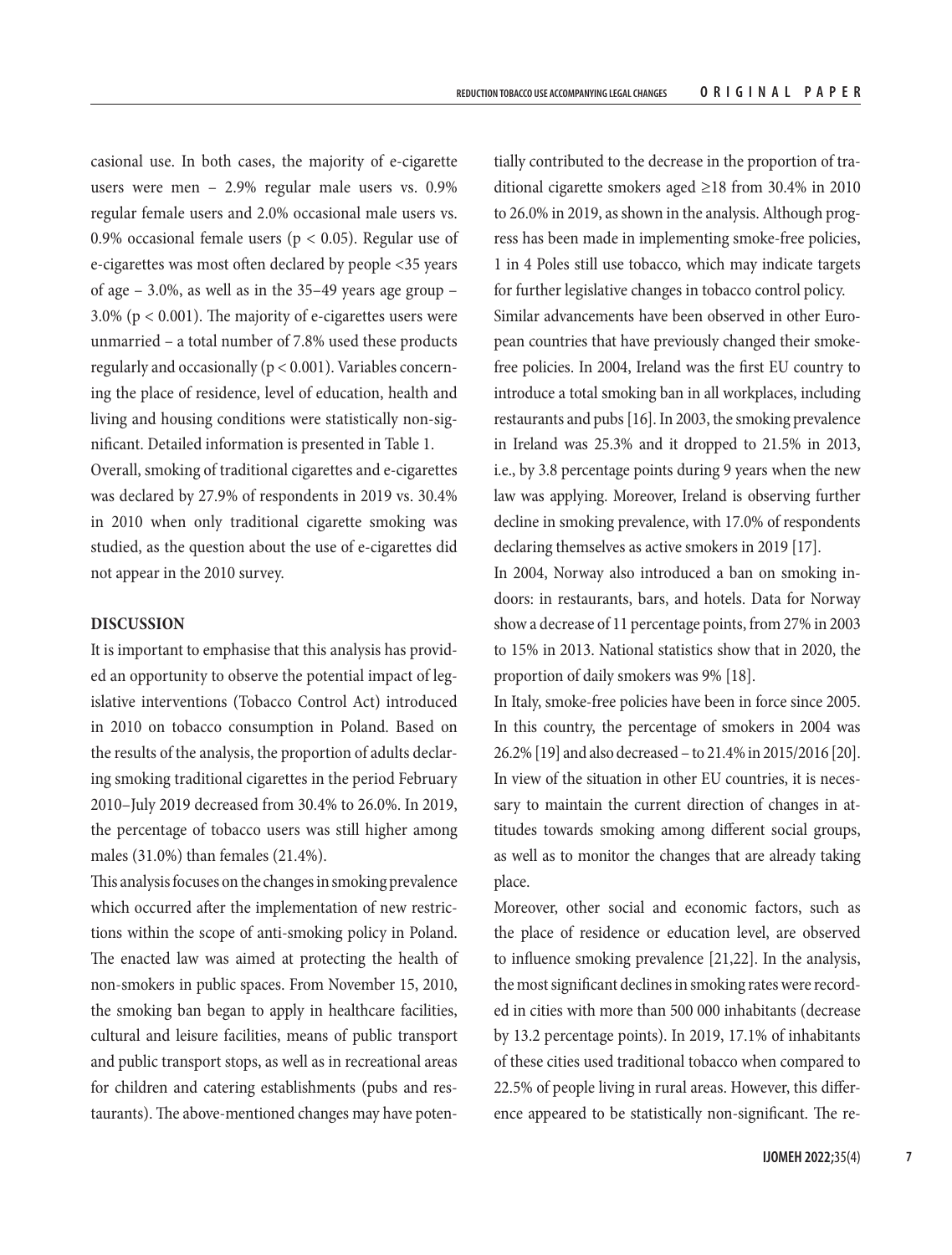|                             | Participants<br>$(N = 1077)$<br>$[\%]$        |                                                     |         |
|-----------------------------|-----------------------------------------------|-----------------------------------------------------|---------|
| Variable                    | electronic cigarette<br>regular use<br>(1.9%) | electronic cigarette<br>occasional use<br>$(1.4\%)$ | p       |
| Gender                      |                                               |                                                     | < 0.05  |
| male                        | 2.9                                           | $2.0$                                               |         |
| female                      | 0.9                                           | $0.9\,$                                             |         |
| Age                         |                                               |                                                     | < 0.001 |
| $\leq$ 34 years             | 3.0                                           | 3.7                                                 |         |
| 35-49 years                 | 3.0                                           | $0.8\,$                                             |         |
| $50 - 64$ years             | $0.7\,$                                       | 0.4                                                 |         |
| $\geq$ 65 years             | 0.4                                           | 0.4                                                 |         |
| Place of residence          |                                               |                                                     | 0.169   |
| rural areas                 | 0.9                                           | 1.4                                                 |         |
| city                        |                                               |                                                     |         |
| <100 000 inhabitants        | $2.0$                                         | $1.0\,$                                             |         |
| 100 000-499 999 inhabitants | 3.5                                           | 1.2                                                 |         |
| $\geq$ 500 000 inhabitants  | 1.3                                           | 3.9                                                 |         |
| Education                   |                                               |                                                     | 0.180   |
| elementary/lower secondary  | 2.1                                           | 3.2                                                 |         |
| basic vocational            | 1.9                                           | 0.4                                                 |         |
| medium                      | 2.4                                           | 1.2                                                 |         |
| higher                      | $1.0\,$                                       | $1.0\,$                                             |         |
| <b>Health condition</b>     |                                               |                                                     | 0.065   |
| very good                   | $0.0\,$                                       | $3.0\,$                                             |         |
| quite good                  | 2.3                                           | 1.5                                                 |         |
| neither good nor bad        | 1.6                                           | $0.0\,$                                             |         |
| quite poor                  | 2.2                                           | 2.2                                                 |         |
| very bad                    | $0.0\,$                                       | $0.0\,$                                             |         |
| hard to say                 | $0.0\,$                                       | $0.0\,$                                             |         |
| <b>Material conditions</b>  |                                               |                                                     | 0.515   |
| bad or rather bad           | 3.4                                           | 5.2                                                 |         |
| neither good nor bad        | $1.1\,$                                       | $0.5\,$                                             |         |
| rather good                 | $2.6\,$                                       | $1.6\,$                                             |         |
| good                        | $1.4\,$                                       | $1.4\,$                                             |         |

Table 1. Declared use of an electronic cigarette in 2019 based on the survey conducted on a representative sample of 1077 adults, July 2019, Poland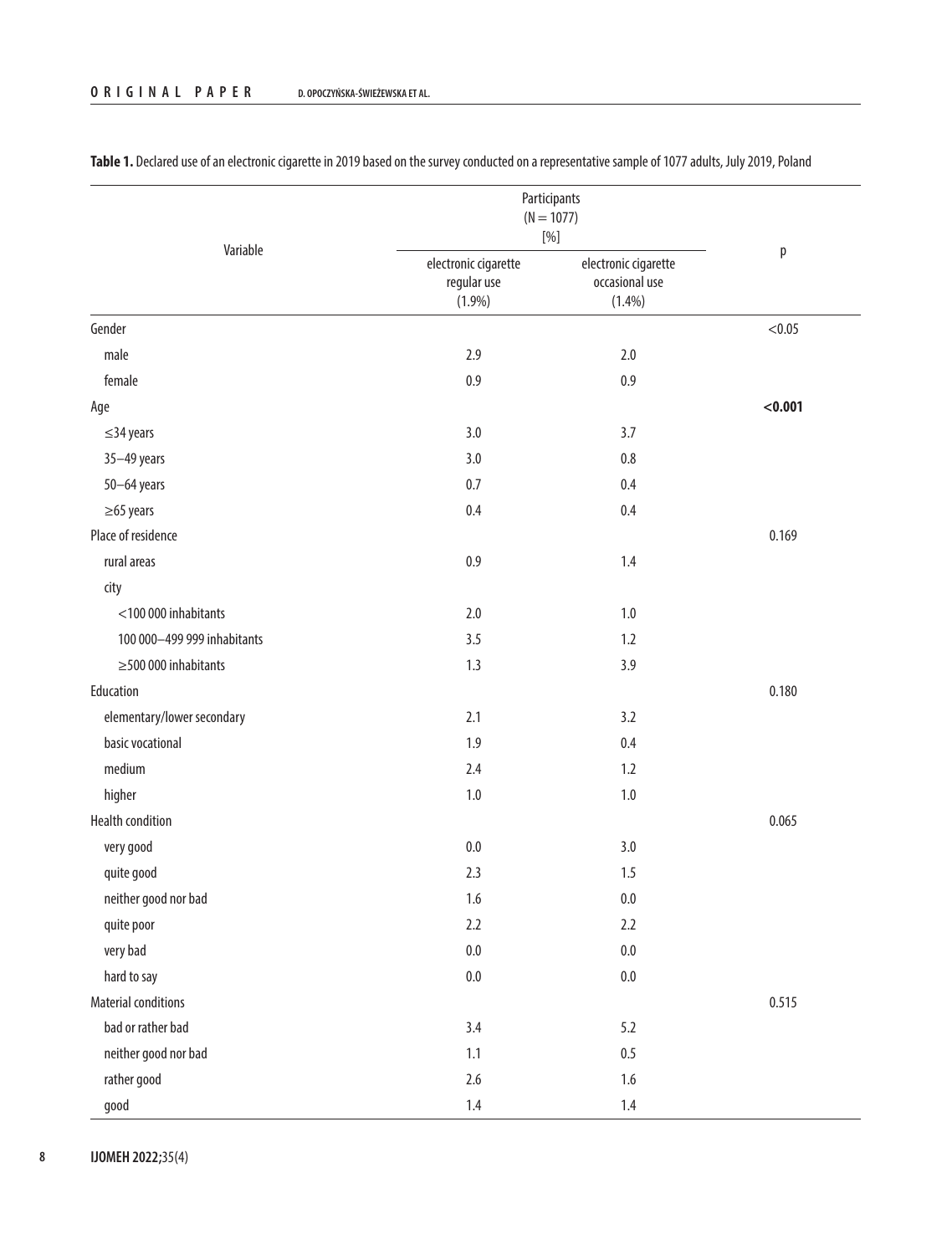|                    | Participants<br>$(N = 1077)$<br>$[%] \centering \subfloat[\centering]{{\includegraphics[width=0.25\textwidth]{figs/v100000.pdf} }}% \subfloat[\centering]{{\includegraphics[width=0.25\textwidth]{figs/v200000.pdf} }}% \subfloat[\centering]{{\includegraphics[width=0.25\textwidth]{figs/v20000.pdf} }}% \subfloat[\centering]{{\includegraphics[width=0.25\textwidth]{figs/v20000.pdf} }}% \subfloat[\centering]{{\includegraphics[width=0.25\textwidth]{figs/v20000.pdf} }}% \subfloat[\centering]{{\includegraphics[width=0.25\textwidth]{figs/v20000.pdf} }}% \subfloat[\centering]{{$ |                                                     |         |
|--------------------|----------------------------------------------------------------------------------------------------------------------------------------------------------------------------------------------------------------------------------------------------------------------------------------------------------------------------------------------------------------------------------------------------------------------------------------------------------------------------------------------------------------------------------------------------------------------------------------------|-----------------------------------------------------|---------|
| Variable           | electronic cigarette<br>regular use<br>$(1.9\%)$                                                                                                                                                                                                                                                                                                                                                                                                                                                                                                                                             | electronic cigarette<br>occasional use<br>$(1.4\%)$ | р       |
| Marital status     |                                                                                                                                                                                                                                                                                                                                                                                                                                                                                                                                                                                              |                                                     | < 0.001 |
| single             | 4.1                                                                                                                                                                                                                                                                                                                                                                                                                                                                                                                                                                                          | 3.7                                                 |         |
| married            | 1.3                                                                                                                                                                                                                                                                                                                                                                                                                                                                                                                                                                                          | 0.7                                                 |         |
| divorced/separated | 0.0                                                                                                                                                                                                                                                                                                                                                                                                                                                                                                                                                                                          | 1.6                                                 |         |
| widowed            | 0.0                                                                                                                                                                                                                                                                                                                                                                                                                                                                                                                                                                                          | 0.0                                                 |         |

**Table 1.** Declared use of an electronic cigarette in 2019 based on the survey conducted on a representative sample of 1077 adults, July 2019, Poland – cont.

Bolded are results statistically significant.

sults obtained in the first edition of the study correspond with the results from the 2010 GATS study, which reported that 30.4% of respondents in large cities and 26.1% in rural areas smoked traditional cigarettes every day or occasionally [8]. In a study conducted in 2019, researchers from Kantar reported that 17.1% of tobacco users lived in large cities and 17.3% in rural areas [10]. Differences in the prevalence of smoking between large cities and rural areas may result from greater dissemination of information on anti-smoking policies in large cities [23].

With regard to the level of education, the authors proved that participants with lower education (primary/lower secondary or basic vocational) smoke tobacco more often than people with secondary and higher education, which is consistent with the results presented in similar reports. Data collected in 2010 from GATS research showed that 29.6% of people with primary education and 43.9% with vocational education used tobacco every day [24]. In the 2019 Kantar report the numbers were 22.1% and 29.7%, respectively [10]. Possible explanation for greater prevalence of smoking addiction among people with lower education may be associated with lower awareness of health risks posed by smoking. It is also important to mention educational campaigns targeting particular

population groups which were carried out throughout the study period studied, as such initiatives may have also contributed to a decline in the prevalence of tobacco use. In Poland the Chief Sanitary Inspectorate is one of the organs responsible for the implementation and coordination of educational activities in the field of behaviours and attitudes related to smoking. At the time of the smoking ban adoption, a nationwide media campaign was launched in 2010 (TV broadcast), informing about changes in the national tobacco policy, specifically including the ban on smoking in workplaces and public areas [12]. Other initiatives undertaken by the Chief Sanitary Inspectorate include annual organization of a nationwide educational campaign "World No Tobacco Day" established by the World Health Organization on May 31. This campaign is addressed to general public [25]. Activities organized on this day aim to encourage the widest possible group of recipients to quit smoking [26].

Educational attractions are carried out in cooperation with local media and their costs are covered by municipal funds for tobacco prevention activities, therefore allowing the organizers to reach a wider audience. Numerous articles, interviews, broadcasts and TV spots reinforce the impact of health-promoting initiatives and activities [27]. The talks,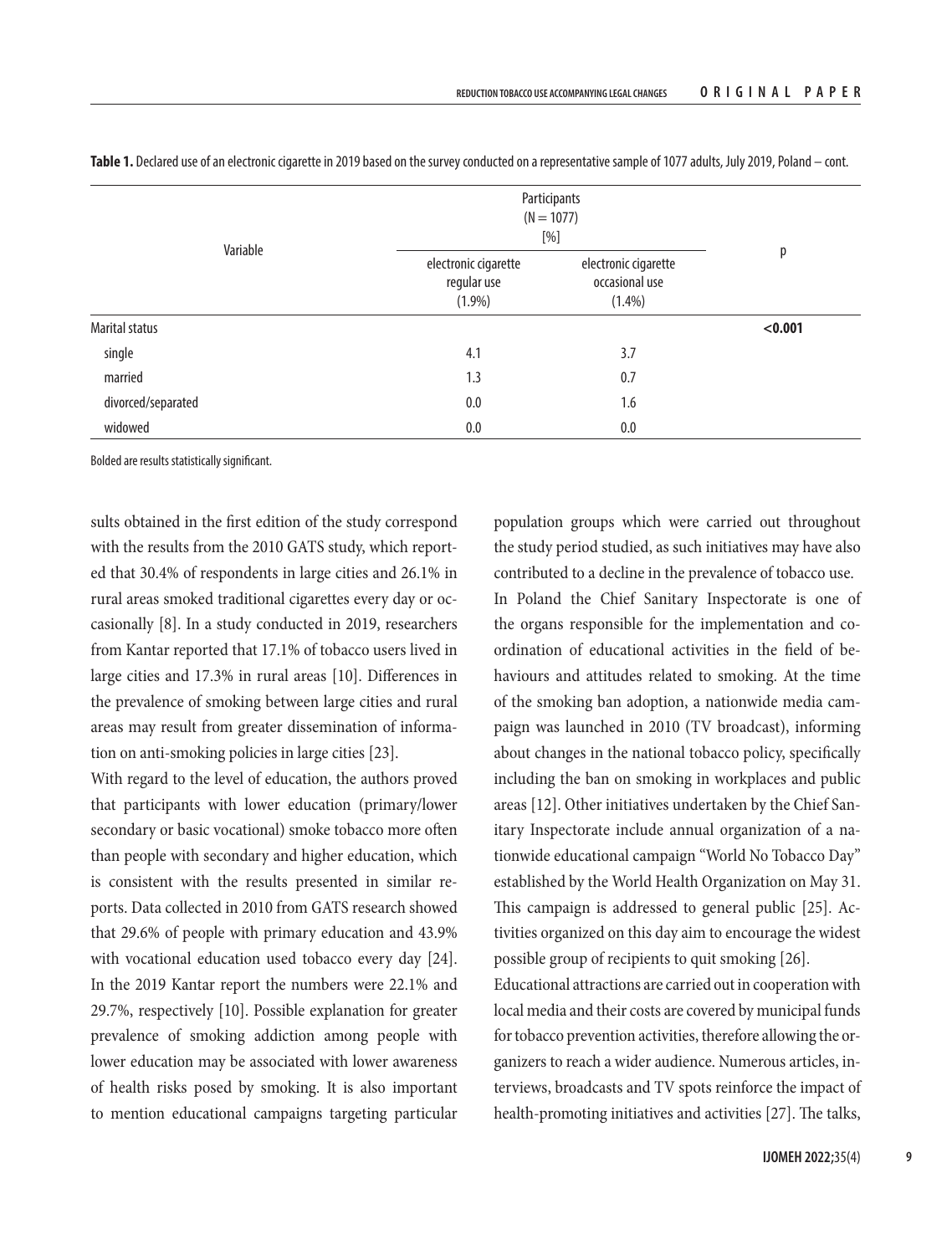lectures and occasional events which took place in educational institutions within the framework of anti-tobacco education programs, were conducted by school coordinators, e.g. "Don't smoke in front of me, please" and "Clean air around us," addressed to preschool-aged and early school-age children and their parents [27].

Educational campaigns targeting specific groups remain an important element of tobacco prevention efforts. Social media are a powerful tool, as it facilitates educators to reach particular social groups and makes the communication more effective. Taking into account the results of the analysis, special educational activities should focus on the 35–64 years age group. However, specific health campaigns should also target the youngest individuals who are still in the early stages of smoking initiation or who have started tobacco consumption at a very young age.

According to the World Health Organization, raising taxes to increase the price of cigarettes is one of the most effective methods to decrease smoking prevalence. Tobacco taxes are generally well accepted by the public, including tobacco users themselves, as most of them are aware that smoking is harmful to health [28]. When analysing changes in tobacco consumption over time, it has been observed that the response of addicted individuals to price rises is slow but increases over time, therefore leading to a reduction in tobacco consumption [29]. It has also been noted that adolescents, young adults and those with low socioeconomic status are more sensitive to price changes when compared to the general population [30,31].

Studies from Canada, South Africa and the UK, conducted after cigarette price rises, showed that higher prices encourage quitting, discourage others from starting to smoke and reduce the number of relapses among ex-smokers [29]. Moreover, smokers in Poland admit that rising cigarette prices are one of the most significant factors influencing their decision to quit [9]. Statistics document a significant increase in the price of cigarettes in Poland between 2010 and 2019: from PLN 9.67 to PLN 14.05 for 20 cigarettes [32].

These data suggests that cigarette price increase may be one of the elements potentially influencing the decline in smoking prevalence in Polish population. With this in mind, it is important to emphasise that comprehensive tobacco control policies should also address economic issues.

Furthermore, a significant increase in support for the introduced ban on smoking in public places was observed in the study period, rising from 73.9% in 2010 to 89.8% in 2019 (the frequency of expressing "strong support" by respondents increased by 30.2 percentage points to 74.8%). The results of studies carried out in other EU countries which implemented anti-smoking policies earlier than Poland showed that support often increases after the introduction of smokefree environments. In Italy, the support for anti-smoking policy has gradually increased from 83% before the 2001 ban to 93% in 2006 after the introduction of smoking ban. A similar situation was observed in Ireland, where support for a total smoking ban among Irish smokers increased in the years 2003–2005: in workplaces (43% to 67%), in restaurants (45% to 77%) and in bars/pubs (13% to 46%). A total number of 83% of Irish smokers described the anti-smoking legislation as "good" or "very good" [33].

In France, Germany and the Netherlands, a comprehensive anti-smoking policy has been shown to receive more support than partial smoking bans. More than threequarters of Germans (77.5%) supported a ban on smoking in restaurants and bars. In the Czech Republic, support for the prohibition on smoking in restaurants increased from 65.4% in 2010 to 68.4% in 2011, while in Finland the numbers rose from 34% in 2004 to 61% in 2005. Research conducted in Norway also proved that public support for anti-smoking laws increased significantly following the introduction of laws banning smoking in bars and restaurants – from 54% in 2004 to 90% in 2011 [33].

In Poland, the Chief Sanitary Inspectorate is responsible for enforcing the anti-tobacco policy. In 2018, 99.6%  $(N = 260 957)$  of the inspected facilities complied with the requirements of the anti-smoking law [26].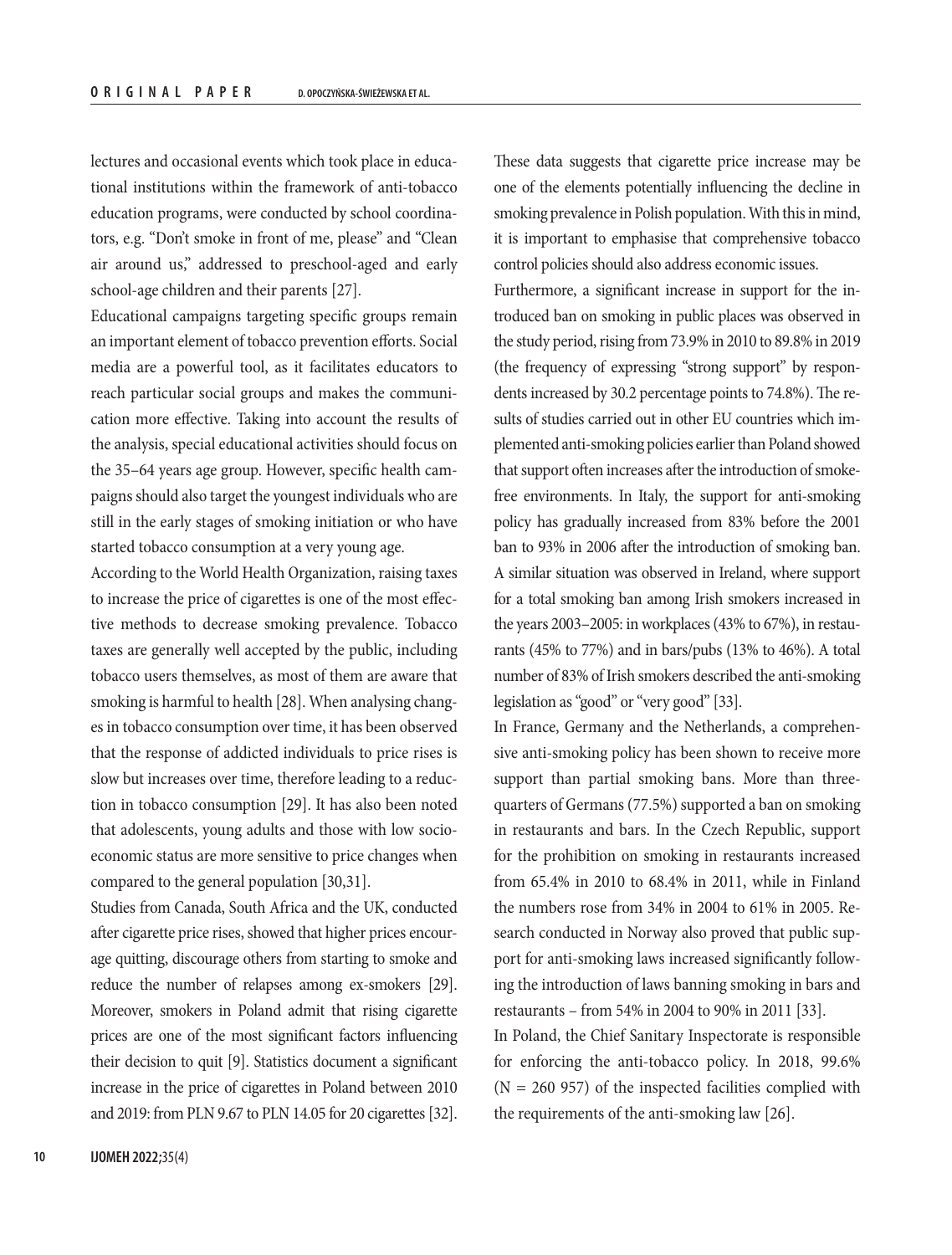The protection from exposure to secondhand smoke ensured by the law has been welcomed by both smokers and non-smokers. However, the support for the ban in different types of public places where smoking was banned is unknown. It is possible that smoking is more acceptable in places where researchers, e.g. Jankowski et al. [12] have noted greater exposure to SHS, such as catering and hospitality establishments, as well as public transport stops. With this in mind, the laws need to be improved in terms of the enforced restrictions and designation of places where smoking is still allowed.

In the group of respondents analysed in 2019, the use of ecigarettes was a rare phenomenon. The results of the analysis are in line with data generally recorded in the EU countries. In 2014, 1.5% of the adult population were regular e-cigarette users, while in 2017 this group amounted to 1.8%. Men declared the use of e-cigarettes more often than women and the same trend was relevant to younger respondents [34]. The Special Eurobarometer 506 report also indicated that approx. 1% of the Polish population were e-cigarette users in 2020 [5]. Research also shows that e-cigarettes have been gaining more popularity among young people, i.e., between 15–19 years of age. The prevalence of e-cigarette use increased by 9 percentage points, from 2% in 2010–2011 to 11% in 2015–2016. Researchers have noticed that e-cigarettes do not replace traditional cigarettes but rather allow for the use of various products [35].

Tobacco control legislation is an important element in combating health and socio-economic consequences of smoking. It is important to remember, however, that the decline in smoking prevalence is also the result of many variables, such as increased public awareness, information and education campaigns and economic impact through increased cigarette prices.

## **Limitations of the research method**

The analysed data comes from a survey conducted on a representative sample of Poles. This type of research increases the quality and credibility of the collected data. However, in both cases the nature of the research is based solely on questionnaires and the collected data is of a declarative nature. It means that the analyses were made only on the basis of respondents' answers and not on the basis of observed behaviours. There is a risk that, in some cases, there may have been discrepancies between the respondents' answers and facts.

There are still many factors that influence the prevalence of smoking in a given society. The problem of smoking remains a very broad subject and it is impossible to analyse all factors in one publication.

## **CONCLUSIONS**

The percentage of adult traditional cigarette smokers decreased significantly between 2010 and 2019, but the change was observed mainly among men. Among women, the percentage of cigarette smokers remained the same. The most significant declines in cigarette smoking were also observed among residents of the largest cities (≥500 000 inhabitants).

During the same period, there was a further increase in the acceptance of legal restrictions on smoking cigarettes in public places.

E-cigarette use among adults is a niche phenomenon in Poland, but it is much more prevalent among women than men.

### **REFERENCES**

- 1. World Health Organization [Internet]. Geneva: Tobacco; 2019 [cited 2021 Mar 18]. Available from: [https://www.who.](https://www.who.int/news-room/fact-sheets/detail/tobacco) [int/news-room/fact-sheets/detail/tobacco.](https://www.who.int/news-room/fact-sheets/detail/tobacco)
- 2. European Commission [Internet]. European Union: Special Eurobarometer 458 – Attitudes of Europeans towards Tobacco and Electronic Cigarettes; 2017 [cited 2021 Mar 19]. Available from: [https://op.europa.eu/en/publication-detail/](https://op.europa.eu/en/publication-detail/-/publication/2f01a3d1-0af2-11e8-966a-01aa75ed71a1/language-en) [-/publication/2f01a3d1-0af2-11e8-966a-01aa75ed71a1/lan](https://op.europa.eu/en/publication-detail/-/publication/2f01a3d1-0af2-11e8-966a-01aa75ed71a1/language-en) [guage-en](https://op.europa.eu/en/publication-detail/-/publication/2f01a3d1-0af2-11e8-966a-01aa75ed71a1/language-en).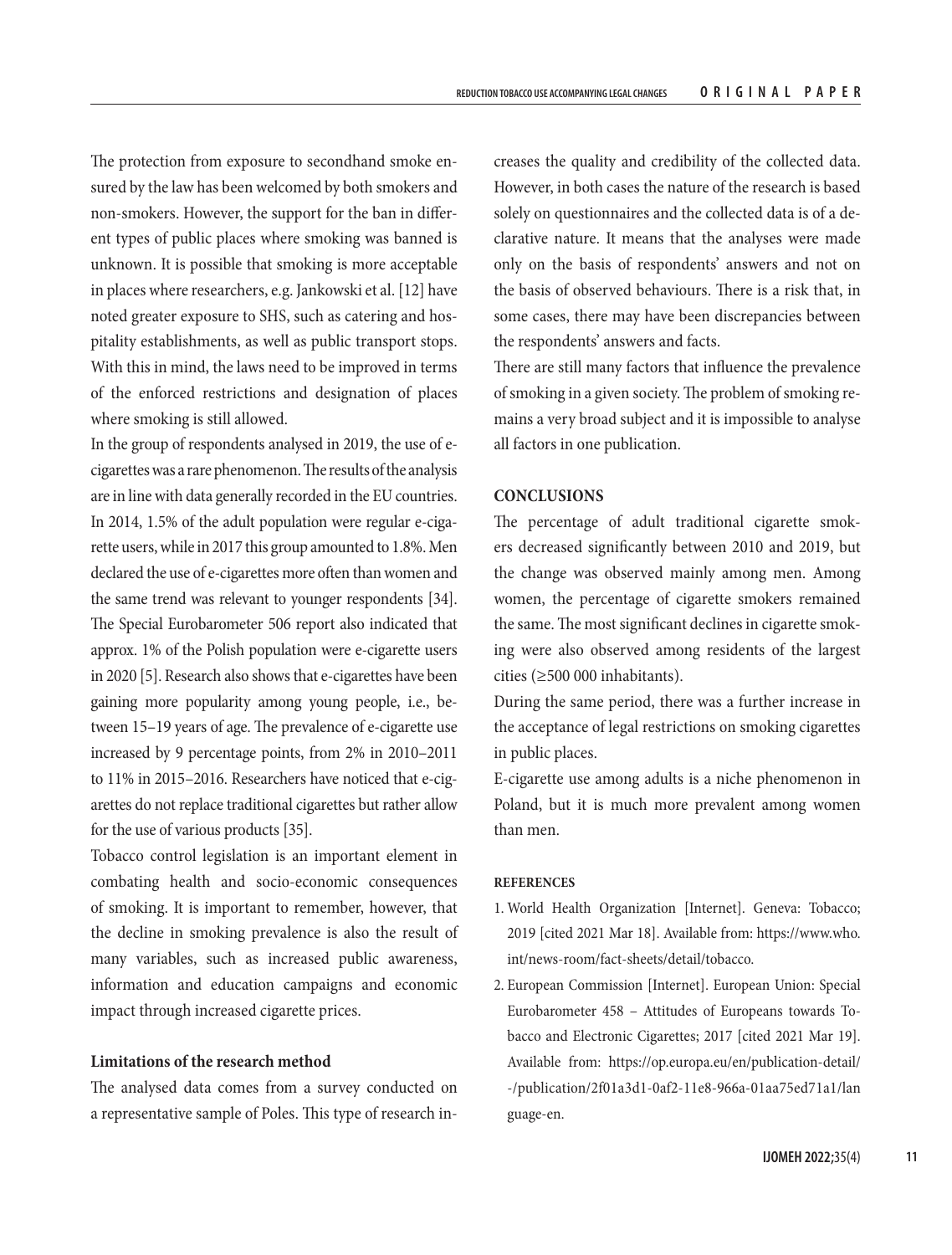- 3. World Health Organization (WHO). The current status of the tobacco epidemic in Poland. Copenhagen: WHO; 2009.
- 4. The Tobacco Atlas [Internet]. American Cancer Society [cited 2021 Mar 19]. Available from: [https://files.tobaccoatlas.](https://files.tobaccoatlas.org/wp-content/uploads/pdf/poland-country-facts-en.pdf) [org/wp-content/uploads/pdf/poland-country-facts-en.pdf](https://files.tobaccoatlas.org/wp-content/uploads/pdf/poland-country-facts-en.pdf).
- 5. European Commission [Internet]. European Union: Special Eurobarometer 506 – Attitudes of Europeans towards tobacco and electronic cigarettes; 2021 [cited 2021 Mar 19]. Available from: https://op.europa.eu/en/publication-detail /-/publication/c070c04c-6788-11eb-aeb5-01aa75ed71a1/ language-en/format-PDF/source-192428838.
- 6. Kaleta D, Makowiec-Dąbrowska T, Dziankowska-Zabroszczyk E, Fronczak A. Determinants of heavy smoking: results from the Global Adult Tobacco Survey In Poland (2009–2010). Int J Occup Environ Health. 2012;25(1):66– 79, [https://doi.org/10.2478/s13382-012-0009-7.](https://doi.org/10.2478/s13382-012-0009-7)
- 7. Włodarczyk A, Raciborski F, Opoczyńska D, Samoliński B, GATS PWG. Daily tobacco smoking patterns in rural and urban areas of Poland – the results of the GATS study. Ann Agric Environ Med. 2013;20(3):588–94.
- 8. Ministry of Health. Globalny Sondaż dotyczący Używania Tytoniu przez Osoby Dorosłe (GATS). Polska 2009–2010. Warsaw: The Ministry, 2010. Polish.
- 9. Trząsalska A, Krassowska U. Kantar Public dla Głównego Inspektoratu Sanitarnego. Raport z ogólnopolskiego badania ankietowego na temat postaw wobec palenia tytoniu [Internet]. 2019 [cited 2021 Apr 28]. Available from: [https://gis.gov.pl/wp-content/uploads/2018/04/Postawy-Po](https://gis.gov.pl/wp-content/uploads/2018/04/Postawy-Polak%C3%B3w-do-palenia-tytoniu_Raport-Kantar-Public-dla-GIS_2019.pdf) [lak%C3%B3w-do-palenia-tytoniu\\_Raport-Kantar-Public](https://gis.gov.pl/wp-content/uploads/2018/04/Postawy-Polak%C3%B3w-do-palenia-tytoniu_Raport-Kantar-Public-dla-GIS_2019.pdf)[dla-GIS\\_2019.pdf.](https://gis.gov.pl/wp-content/uploads/2018/04/Postawy-Polak%C3%B3w-do-palenia-tytoniu_Raport-Kantar-Public-dla-GIS_2019.pdf) Polish.
- 10. Pinkas J, Kaleta D, Zgliszczyński WS, Lusawa A, Wrześniewska-Wal I, Wierzba W, et al. The Prevalence of Tobacco and E-Cigarette Use in Poland: A 2019 Nationwide Cross-Sectional Survey. Int J Environ Res Public Health. 2019;16(23): 4820,<https://doi.org/10.3390/ijerph16234820>.
- 11. [The Act of 9 November 1995 on Health Protection against the Consequences of Tobacco and Tobacco Products]. J Laws 1996, No. 10, item 55, as amended. Polish.
- 12. Jankowski M, Rees V, Zgliczyński WS, Kaleta D, Gujski M, Pinkas J. Self-reported secondhand smoke exposure following the adoption of a national smoke-free policy in Poland: analysis of serial, cross-sectional, representative surveys, 2009–2019. BMJ Open. 2020;24;10(9):e039918, [https://doi.](https://doi.org/10.1136/bmjopen-2020-039918) [org/10.1136/bmjopen-2020-039918](https://doi.org/10.1136/bmjopen-2020-039918).
- 13. [The Act of 22 July 2016 on amending the Act on health protection against the consequences of tobacco and tobacco products]. J Laws 2016, item 1331. Polish.
- 14. Smith AK, Ayanian JZ, Covinsky KE, Landon BE, McCarthy EP, Wee CC, et al. Conducting High-Value Secondary Dataset Analysis: An Introductory Guide and Resources. J Gen Intern Med. 2011;26(8):920–9, [https://doi.org/10.](https://doi.org/10.1007/s11606-010-1621-5) [1007/s11606-010-1621-5](https://doi.org/10.1007/s11606-010-1621-5).
- 15. Cheng HG, Phillips MR. Secondary analysis of existing data: opportunities and implementation. Shanghai Arch Psychiatry. 2014;26(6):371–5, [https://doi.org/10.11919/j.issn.1002-](https://doi.org/10.11919/j.issn.1002-0829.214171) [0829.214171](https://doi.org/10.11919/j.issn.1002-0829.214171).
- 16. Gorini G, Costantini AS, Paci E. Smoking prevalence in Italy after the smoking ban: Towards a comprehensive evaluation of tobacco control programs in Europe. Commentary. Prev Med. 2007; 45(2–3):123–4, [https://doi.org/10.1016/j.ypmed.2007.06.019.](https://doi.org/10.1016/j.ypmed.2007.06.019)
- 17. UCD Geary Institute for Public Policy [Internet]. Malone P, O'Connell P. Trends in Smoking Prevalence and Tobacco Consumption. [cited 2021 March 12]. Available from: [https://publicpolicy.ie/downloads/papers/2020/Trends\\_](https://publicpolicy.ie/downloads/papers/2020/Trends_in_Smoking_Prevalence_and_Tobacco_Consumption.pdf) [in\\_Smoking\\_Prevalence\\_and\\_Tobacco\\_Consumption.pdf.](https://publicpolicy.ie/downloads/papers/2020/Trends_in_Smoking_Prevalence_and_Tobacco_Consumption.pdf)
- 18. Statistics Norway [Internet]. Oslo: Statistisk sentralbyra, 2021 [cited 2021 March 12]. Tobacco, alcohol and other drugs. Available from: [https://www.ssb.no/en/royk.](https://www.ssb.no/en/royk)
- 19. Gallus S, Zuccaro P, Colombo P, Apolone G, Pacifici R, Garattini S, Bosetti C, La Vecchia C. Smoking in Italy 2005–2006: effects of a comprehensive National Tobacco Regulation. Prev Med. 2007;45(2-3):198–201, [https://doi.org/10.1016/](https://doi.org/10.1016/j.ypmed.2007.03.009) [j.ypmed.2007.03.009.](https://doi.org/10.1016/j.ypmed.2007.03.009)
- 20. Lugo A, Zuccaro P, Pacifici R, Gorini G, Colombo P, La Vecchia C, Gallus S. Smoking in Italy in 2015-2016: prevalence, trends, roll-your-own cigarettes, and attitudes towards